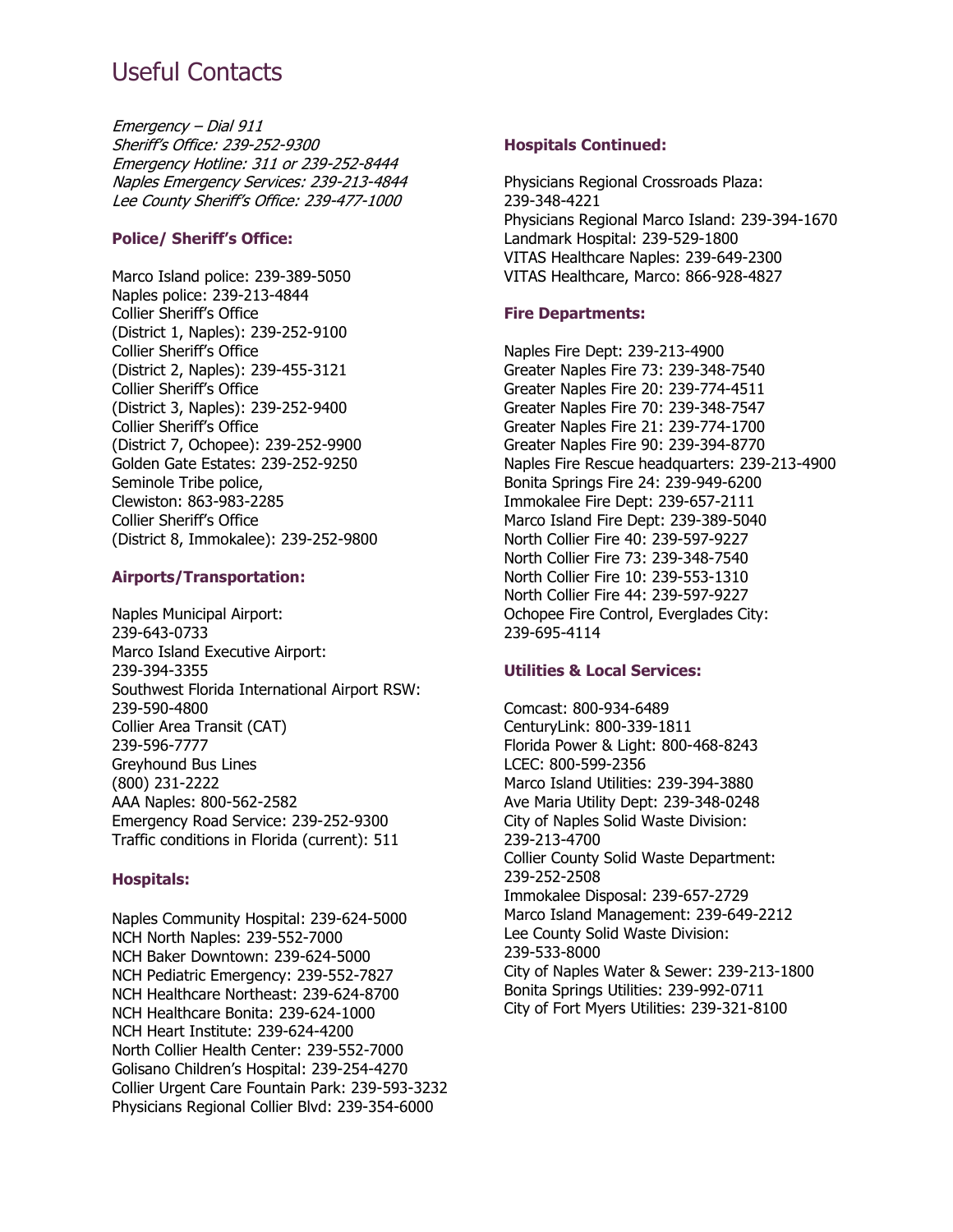# Useful Contacts

#### **Public Libraries:**

Main Branch (Headquarters): 239-593-0334 Collier County: 239-261-8208 Golden Gate: 239-252-4542 South Regional: 239-252-7542 East Naples: 239-775-5592 Marco Island: 239-394-3272 Estates: 239-455-8088 Vanderbilt Beach: 239-597-8444 Immokalee Branch: 239-657-2882

#### **Colleges & Universities:**

Ave Maria University: 877-283-8648 Edison State College: 239-732-3700 Florida Gulf Coast University: 239-590-1000 Hodges University: 800-466-8017

#### **Newspapers:**

Naples Daily News: 239-262-3161 Naples Florida Weekly: 239-325-1960 Naples Journal: 239-434-2737 The News-Press: 239-335-0200 Marco Island Sun Times: 239-394-3390

# **Tourism:**

Greater Naples Chamber of Commerce: 239-262-6376 Downtown Naples Association: 239-434-9895 Naples, Marco Island, Everglades Visitors Bureau: 800-688-3600 Bonita Springs Chamber of Commerce: 239-992-2943

# **Collier County/ Other Government Offices:**

Collier County Government: 239-252-8999 Public Schools: 239-377-0001 Security: 239-252-8380 Parks & Rec: 239-252-4000 Emergency Mgmt: 239-252-3600 Info hotline: 239-252-8444 or 311 Animal Services: 239-252-7387 Health Dept: 239-252-8200 Contractor Licensing: 239-252-2431 Dept. of Financial Services (Insurance): 800-22 STORM

#### **Government Continued:**

Naples Mayor's office: 239-213-1030 Naples City Hall: 239-213-1000, For beach parking: 239-213-1826 Naples Post Office: 800-275-8777 Everglades City mayor's office: 239-695-3781 Marco Island City Hall: 239-389-5000 Lee County Public Schools: 239-334-1102

# **Collier County Business Assistance:**

Economic Development Council of Collier County: 239-252-2384 Collier Building Industry Association: 239-436-6100 Small Business Development Center: 239-745-3700 SCORE Corps of Retired Executives: 239-430-0081 Occupational Licensing: 239-252-2477

# **Other Local:**

Humane Society Naples: 239-643-1555 Salvation Army Services: 239-210-4009 Waste & Water Services: 239-252-2380 Hotel hotline: 800-758-8252 Water Main breaks: 239-252-6245 Debris removal/ Water & Sewer: 239-252-2380

# **Hotlines (state and national):**

Crisis Cleanup Hotline: 800-451-1955 free debris removal by volunteers Florida emergency information, 24 hours: Hurricane Help 800-342-3557 Safe & Wellness Helpline: (to check on people) 800-733-2767 Florida Fish, Wildlife & Water Safety: 305-470-6863 Florida State Parks: 850-245-2157 Coast Guard: 239-261-7375 FEMA Disaster Assistance/Registration: 800-621-3362, TTY: 800-877-8339 U.S. Small Business Administration: 800-659-2955, TTY: 800-877-8339 Hotlines Continued